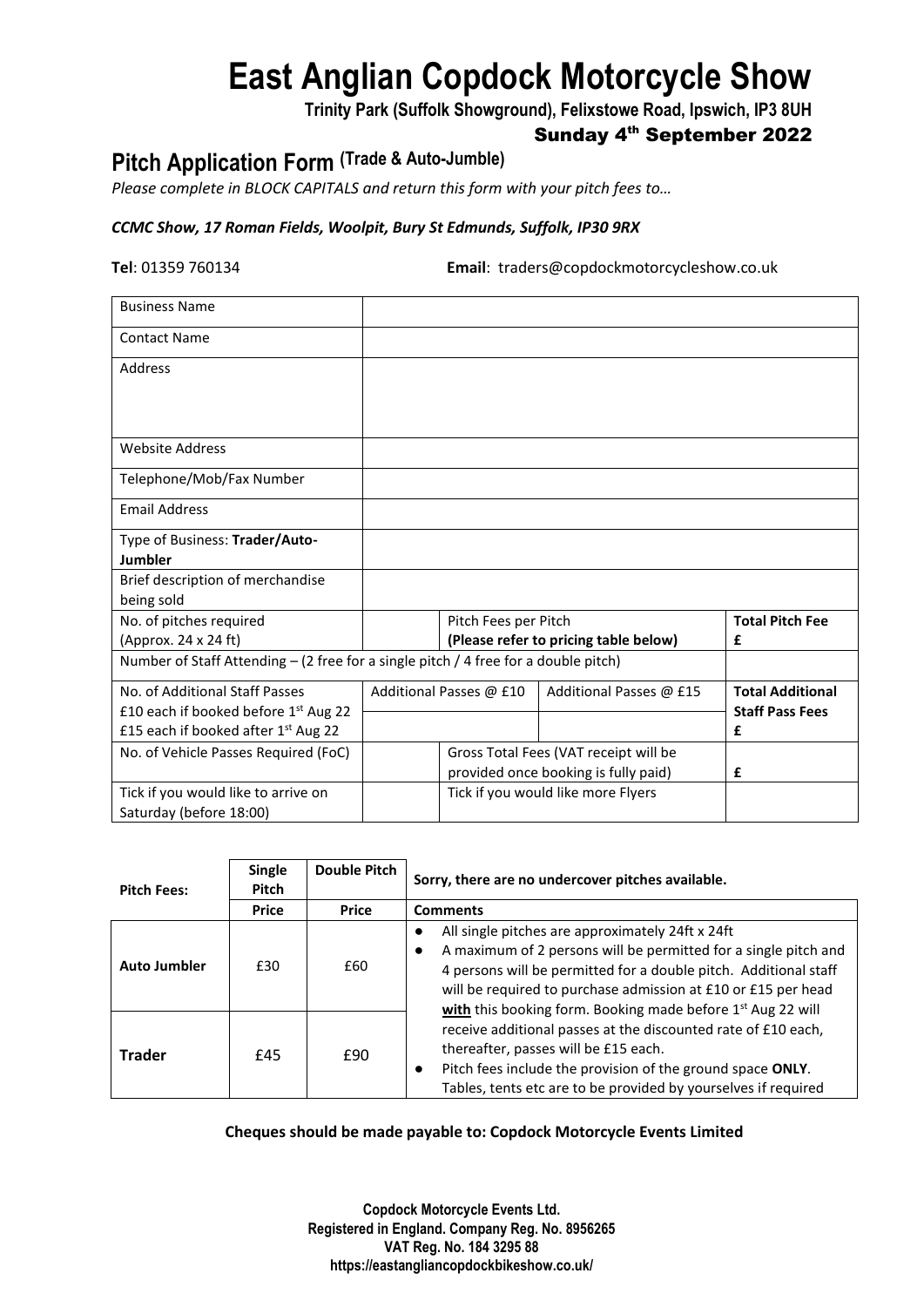# **East Anglian Copdock Motorcycle Show**

**Trinity Park (Suffolk Showground), Felixstowe Road, Ipswich, IP3 8UH**

## Sunday 4th September 2022

#### **Important Notes & Rules**

#### *Please read before booking*

- **ALL** motorcycle clothing sold in the UK and EU has been deemed personal protective equipment (PPE), which means that it must – by law – be tested and certified (Helmets must meet ECE 22.05 minimum standard, Clothing must be certified to EN 17092 which is divided into four classifications: AAA/AA/A/B, Impact protectors must be tested to EN 1621. **Copdock Motorcycle Events Ltd (CCMC) will not be held responsible and will support local authorities to enforce regulations if necessary.**
- Any counterfeit goods are not welcome on site and any counterfeit goods will be alerted to the relevant authorities.
- Requests for "same pitch as last year" cannot be processed.
- On the day, pitches will be allocated on a first-come, first-served basis and the decision of the marshals will be final, therefore requests for "end of row" or "corner" cannot be accommodated
- A single pitch fee covers up to **2** staff per business and a double pitch fee covers up to **4** staff per business **ONLY** to enter the site (please ensure that exact numbers are specified overleaf). Any further staff/helpers **MUST** purchase entry passes – either £10 or £15 per head - in advance dependant on time of booking, refer to pricing table for further information**.**
- **Please respect the Showground site - everybody is expected to dispose of their rubbish in a responsible manner. Any pitch holder found to leave a mess, of any description, will be liable to a ban from any subsequent Shows.**
- **Please dispose of any rubbish in the relevant skips as marked.**
- Anyone bringing a BBQ onto the Open-Air arena will be solely responsible for any damage caused to either the Showground or other trader's property.
- Please **DO NOT** tip the remains of BBQs or fat oils at the Show site, anyone found to have done so will be liable to a ban from subsequent Shows.
- Vehicle passes must be displayed clearly in pitch holders' vehicles at all times.
- Entry wristbands are to be worn at **ALL** times and **MUST** be on and clearly displayed to marshals before entry will be granted to the Showground.
- Any trader **NOT** pre-booking a pitch (i.e., arriving on spec on the day) will be expected to pay their pitch fees upon arrival at the site **prior** to being shown to their pitch. Please ensure that you have the correct money/cheque payable to **Copdock Motorcycle Events Limited** ready upon arrival.
- If arriving on Saturday, please ensure that you are on site prior to **6:00 pm**. Anyone arriving after this time will be required to spend the night outside the secure enclosure. Entrance to the site on the Sunday morning will be from approximately 6:30 am.
- Please arrive on site before 8:30 am on the Show day and ensure that you are set up to receive the public prior to the gates opening at **9 am**. Due to potential Health and Safety implications, anybody arriving after **8:30 am** on the Show day **WILL NOT** be admitted to the site - **NO EXCEPTIONS**.
- All information supplied will be held by the Copdock Classic Motorcycle Club (CCMC) and will remain secure and confidential. Your details will only be used to fulfil your request for information or services, to help us improve our services, and to keep you up to date with CCMC events and activities. It will not be passed on to any third parties or used for marketing purposes in accordance with the Data Protection Act 2018 .
- In the event of this show being cancelled for whatever reason by CCMC, you will be offered a full refund or to carry your booking over for the next show.

|                  | <b>For Official Use Only</b> |  |                    |       |
|------------------|------------------------------|--|--------------------|-------|
| <b>Cheque No</b> | <b>Amount</b>                |  | Date of            | /2022 |
|                  |                              |  | <b>Cheque</b>      |       |
|                  |                              |  |                    |       |
|                  |                              |  | <b>Plot Number</b> |       |
|                  |                              |  |                    |       |

**Copdock Motorcycle Events Ltd. Registered in England. Company Reg. No. 8956265 VAT Reg. No. 184 3295 88 https://eastangliancopdockbikeshow.co.uk/**